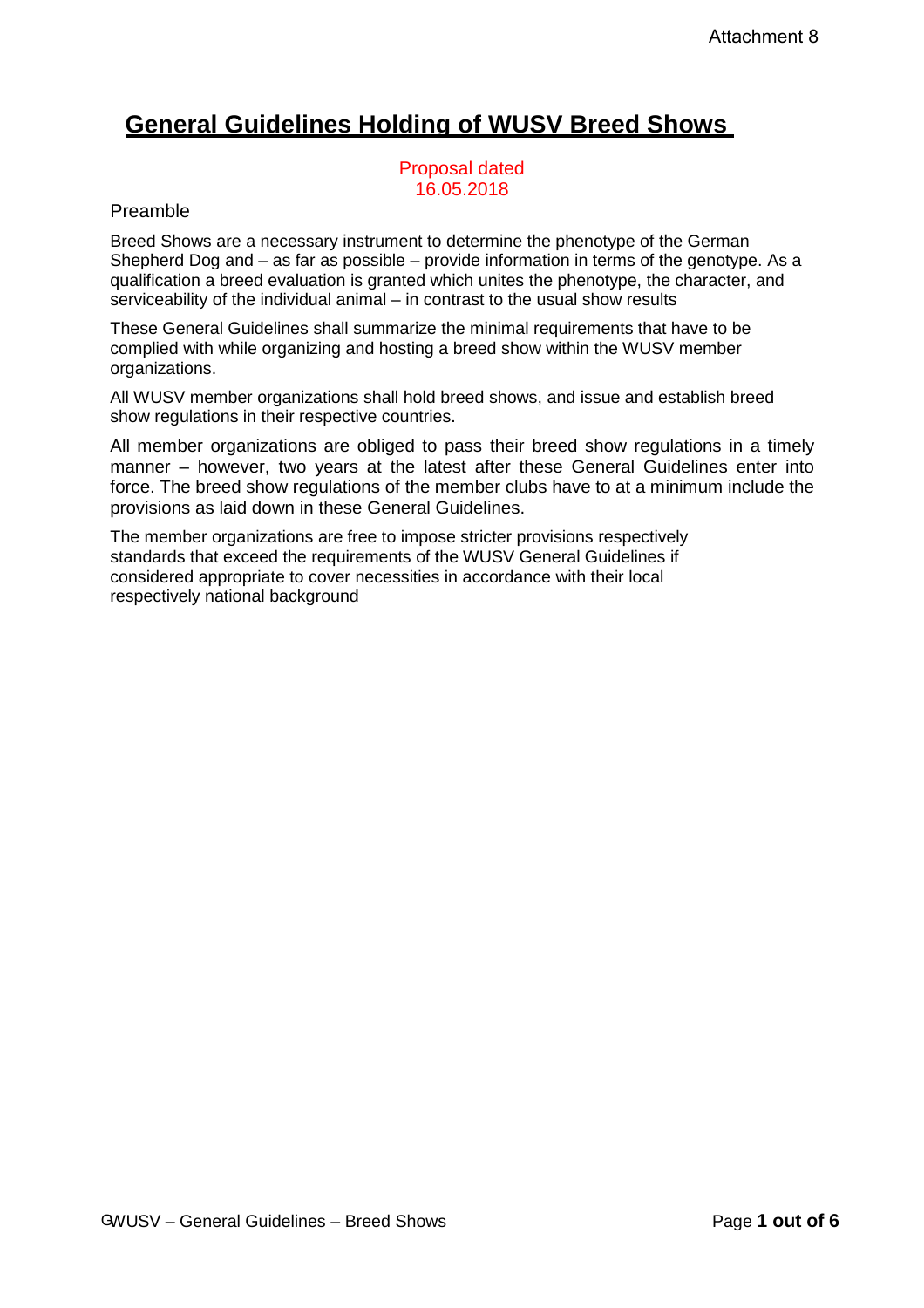## **General Guidelines**

- I. Definitions
- 1.1. Club Breed Shows

The national WUSV member clubs shall organize and host breed shows for the varieties of German Shepherd Dogs with stock hair and long stock hair with undercoat. The evaluation of the dogs shall take place in accordance with their fur type in separate classes and breed groups.

1.2. WUSV-Breed Shows

If the breed show shall be held under the auspices of the WUSV, the show shall be reported in written to the WUSV Secretariat General in a timely fashion, however, eight weeks in advance at the latest before the first day of the show if the official WUSV recognition is desired.

Recognition of the show and schedule can only be granted if the respective fee was paid on time.

1.3. National Winner Show

Every WUSV member country shall only organize and hold one national winner show (*Siegerschau*) per year where the ranking EXCELLENT **SELECTION (VA)** may be granted.

This applies also in countries with more than one WUSV member club. In this case the clubs affected shall coordinate their activities accordingly and inform the WUSV Secretariat General about the outcome.

For a show of that kind, the rules under 1.2 need to be complied with.

Furthermore, in the working dog classes a mental test shall be held, if possible including the exercises of defense work.

- II. Organization of Breed Shows
	- 1. Breed Shows shall be open to the public.
	- 2. Part of all WUSV Breed Shows shall be a mental test, a gun-test as well as sufficient trotting.
	- 3. A printed Breed Show catalogue shall be mandatory.

The catalogue shall cover the names of the dogs registered for the show, their studbook numbers, their chip or tattoo numbers, names of the dogs' parents, names of the breeders and the owners respectively the names of the handlers.

- 4. Only dogs shall be admitted to the show and listed in the catalogue who comply with the following requirements:
	- with a WUSV recognized pedigree;
	- over the age of twelve months,
	- without signs of disease,
	- not banned from studbook entries.
	- property of members of a national club or a WUSV member club.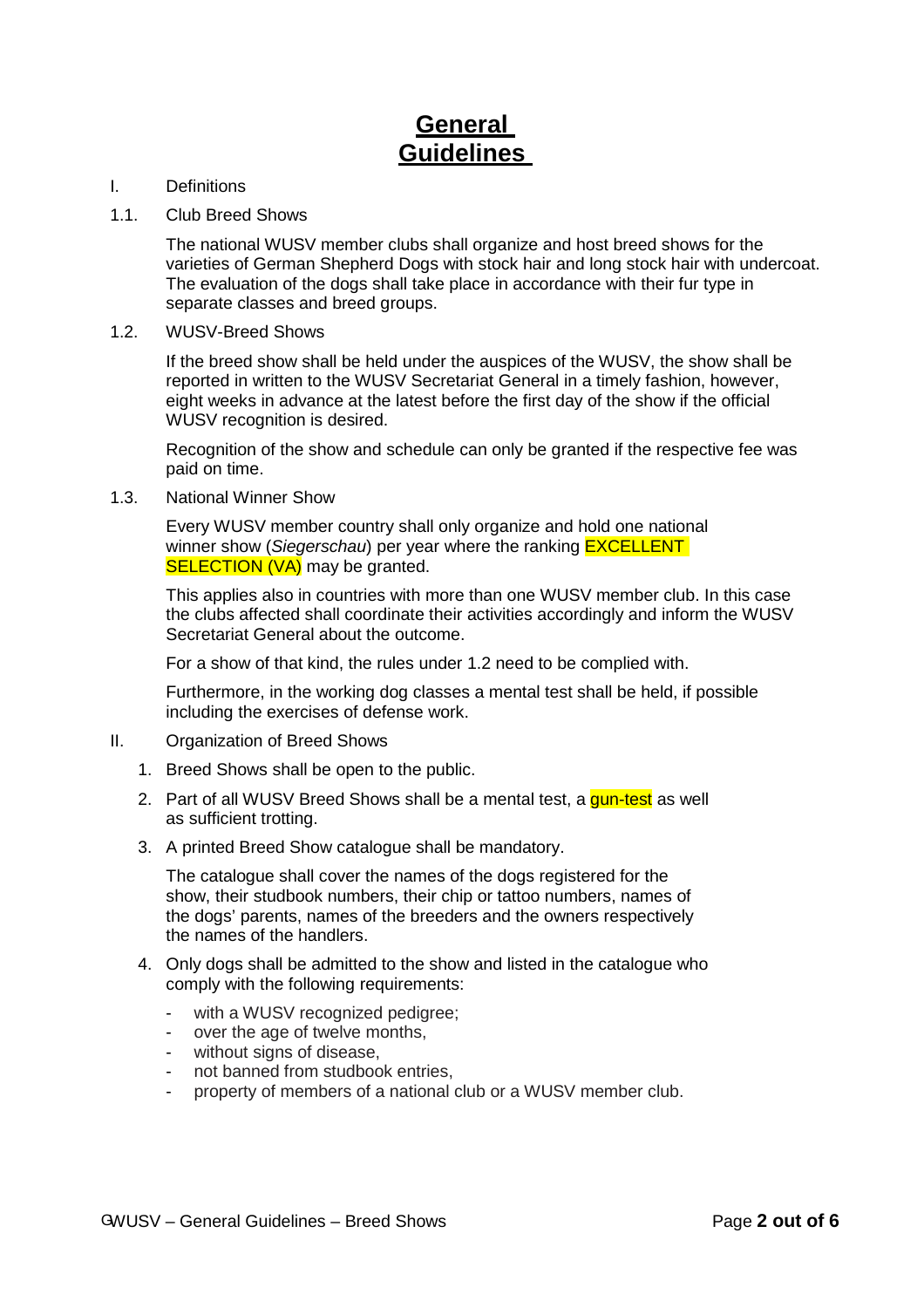- no property of persons legally banned from shows,<br>- for female dogs the following applies:
- for female dogs the following applies:
	- From day 42 of their pregnancy on, they shall no longer be presented on the occasion of breed shows. Nursing females may be presented from day 42 after the puppies were born at the earliest possible time.
- 5. Judges

Judges to the show shall be either WUSV recognized judges or judges of the national club of the organization that hosts the show.

## Class Selection

The dogs presented on breed shows shall be divided into the classes for stock hair and long stock hair with undercoat. Deadline for the class selection shall be the first day of the show for shows that are scheduled for several days.

- 6.1. Youth dog classes for dogs between the age of 12 months (completed) and under the age of 18 months.
- 6.2. Young dog classes for dogs between the age of 18 months and under the ae of 24 months.
- 6.3. Open classes for dogs from 2 years of age onwards without working trial

The hosting club is free to allow dogs with a BH (companion dog) examination to start in the open class.

6.4. Working Dog Classes for dogs from the age of 2 years onwards with a recognized working title.

Dogs of the working dogs classes shall present a successfully passed certificate of a character test and breed disposition examination according to the requirements of the SV (applies for dogs born after January 01, 2019) or a certificate of a working trial in accordance with the examination regulations (IPO/IGP ZTP, ZAP – from January 01, 2020 on), IPO/IGP 1-3, HGH, RH2 in section B (IPO-R, -F, -FL, -T, -L or -W).

- 6.5. Herding Dogs
	- a) Dogs over the age of 24 months shall present a working trial in terms of the HGH examinations obtained under a WUSV recognized HGH judge.
	- b) Dogs that belong to the youth- and young dog classes may be admitted without the regular working titles if their owners are shepherds or have sheep of their own provided that they are members to an association of sheep breeders. Alternatively, this can be confirmed by an agricultural authority. The respective confirmation shall be renewed every year. The hosting club shall verify the document.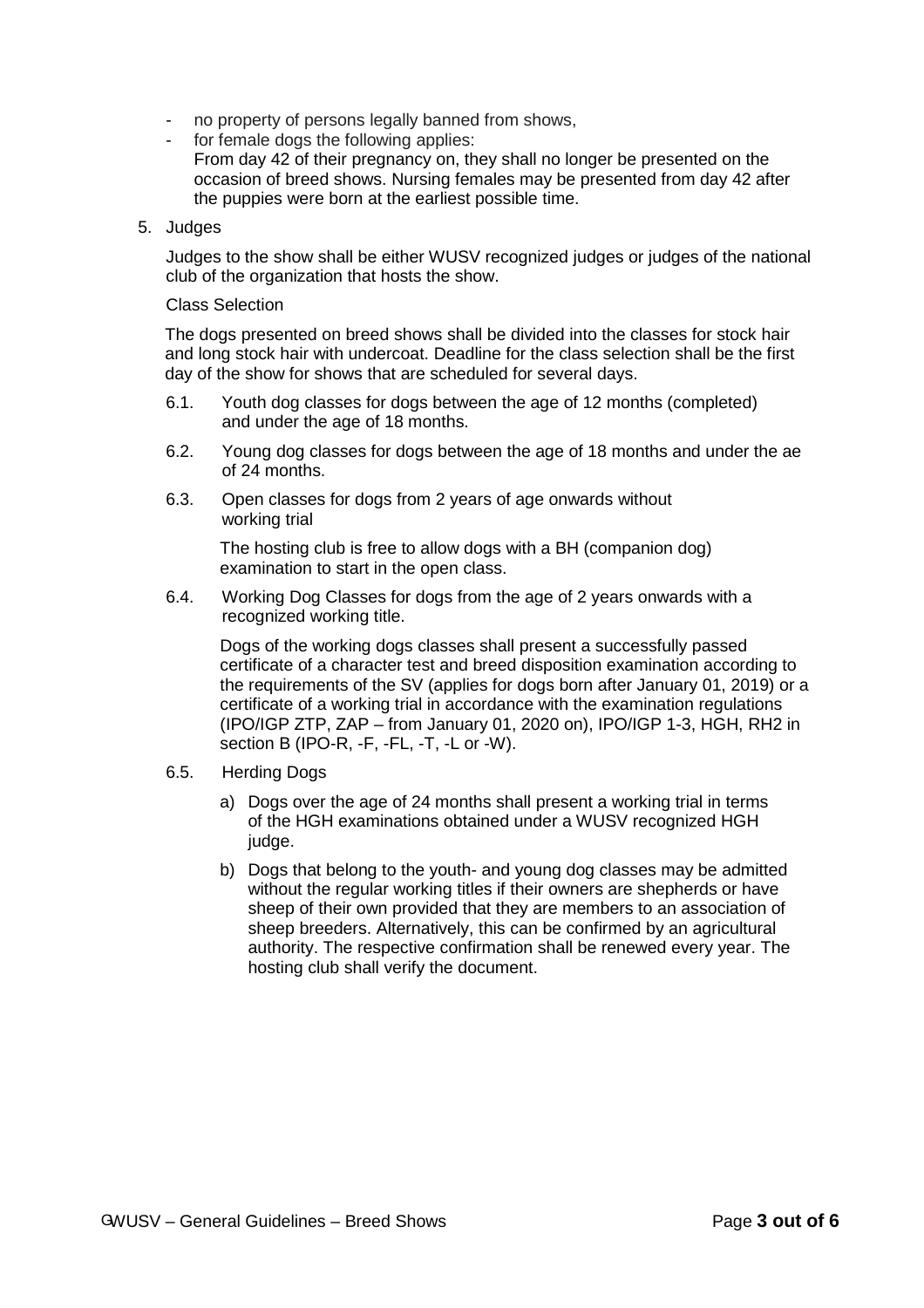6.6. Junior Classes – Participation

For the promotion of breeding, dogs between the ages of 9 to 12 months may be presented in progeny groups – however – without breeding evaluations being granted.

Only WUSV recognized judges shall be authorized to carry out the evaluation of the dogs.

Dogs under the age of six months may not be shown.

Apart from that, the division of the progeny groups falls within the freedom of choice of the hosting organization.

6.7. Veteran Classes

For dogs over the age of six years a presentation shall be possible in the veteran classes.

The performance shall not be subject to an evaluation  $-$  however  $-$  a ranking and placement shall be provided.

6.8. Breed Groups

Animals that are gathered in one breed group shall feature the same kind of fur.

Dogs shall be presented to the judge as a group only. The breeders are free to present more than one breed group – if desired.

On the occasion of a club breed show or a WUSV breed show, a breed group shall be composed of a minimum of three animals and a maximum of five animals from the same kennel under the premises that those dogs were presented on the same show and obtained a minimum ranking of GOOD.

On the occasion of a national breed show, a breed group shall be composed of a minimum of four respectively a maximum of five stock hair dogs from the same kennel. A breed group for long stock hair dogs shall be composed of a minimum of three and a maximum of five animals.

6.9. Evaluations

For the Junior Classes as specified under item 6.6 the following evaluations can be granted:

"Vielversprechend/ Very Promising"

For dogs who fully comply with the requirements of the breed standard – however – with minor anatomical d constraints.

"Versprechend/ Promising"

For dogs who comply with the requirements of the standard and who – however – clearly show more anatomical or developmental deficiencies.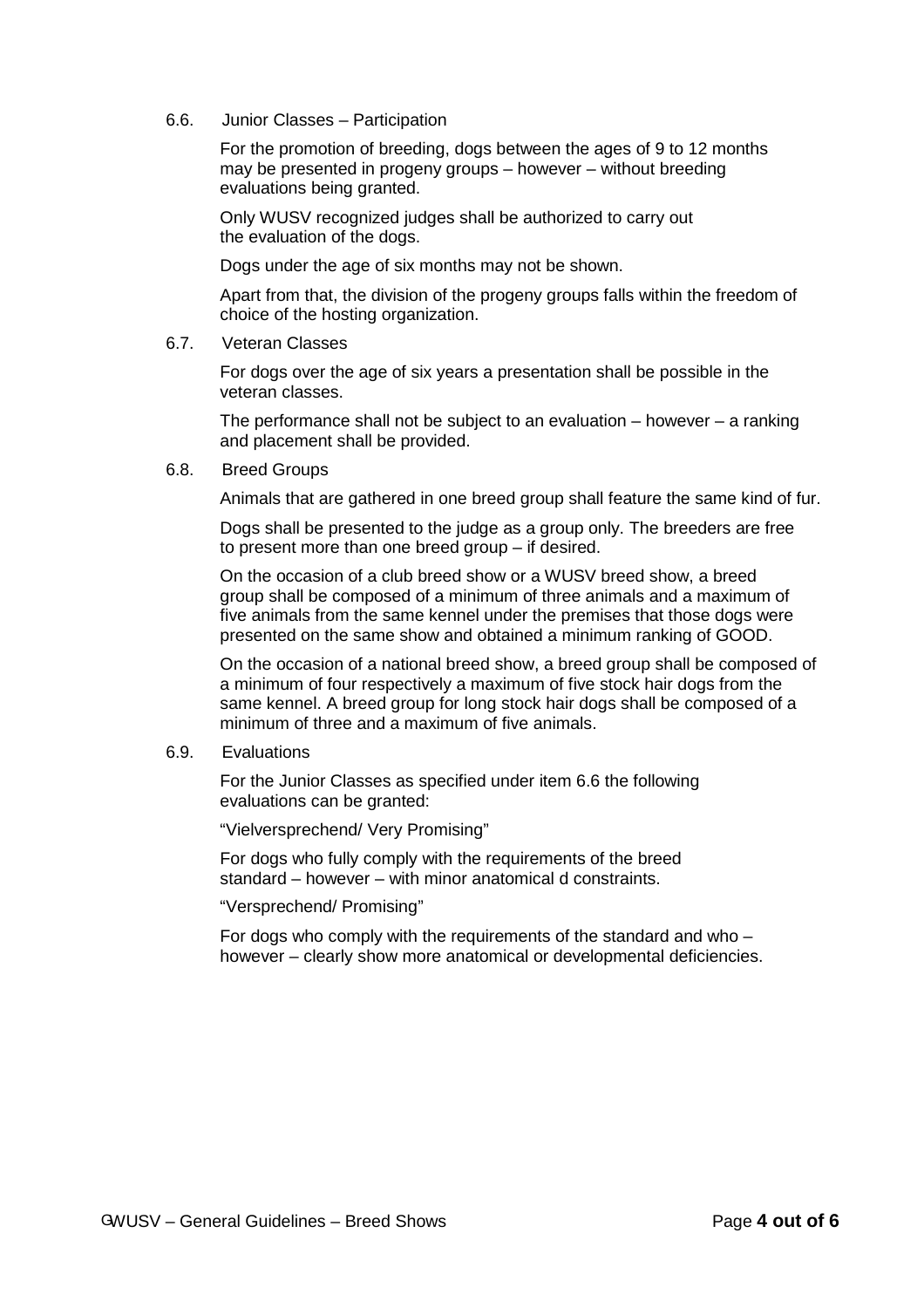"Weniger Versprechend/ Less Promising"

For dogs who are not sufficiently unconstrained and who show features that prove them as unfit for breeding.

The evaluations are not tantamount to a breeding evaluation.

#### 6.10. Evaluations

On the occasion of club breed shows respectively WUSV breed shows the following evaluations can be granted:

### – "Vorzüglich/ Excellent"

Dogs from the working dog classes who fully comply with the strictest requirements of the breed standard, who are self-confident and unconstrained, indifferent toward gun shooting, with a normal, almost normal or still admitted HD condition confirmed on the pedigree, with a normal, almost normal or still admitted ED condition confirmed on the pedigree, and – if the animal is over the age of  $3\frac{1}{2}$  years – the first breed selection examination must have been successfully passed. Double premolars 1 are admitted.

#### – "Sehr Gut/ Very Good"

The highest possible ranking for the open classes, the young and youth dog classes for animals who fully comply with the requirements of the breed standard. For the working dog classes for animals who comply with the requirements for the ranking excellent, however with minor anatomical deficiencies.

This ranking is also an option for animals with an impeccable anatomy who – however – exceed or fall below the standard height by up to 1 cm. The missing of one premolar or one incisor is admitted.

– "Gut/ Good"

For animals who fully comply with the requirements of the breed standard – however- with clearly visible anatomical deficiencies. The missing of two premolars 1 or one premolar 1 or one incisor or one premolar 2 or one premolar 3 or two incisors or one premolar 2 and one incisor or one premolar 2 and one premolar 1 or two premolars 2 is admitted.

– "Ausreichend/ Sufficient"

For animals afraid of gun shooting and constrained on the occasion of the breed show, or for animals who do not qualify for a higher ranking in terms of their general and anatomical condition.

– "Ungenügend/ Insufficident"

For animals afraid of gun shooting with constrained behavior and with other deficiencies which disqualify them from breeding.

For animals who exceed or fall below the standard height by up to 1 cm.

The ranking INSUFFICIENT entails a ban from breeding for the affected dog's offspring which the officiating judge has to duly report and apply for.